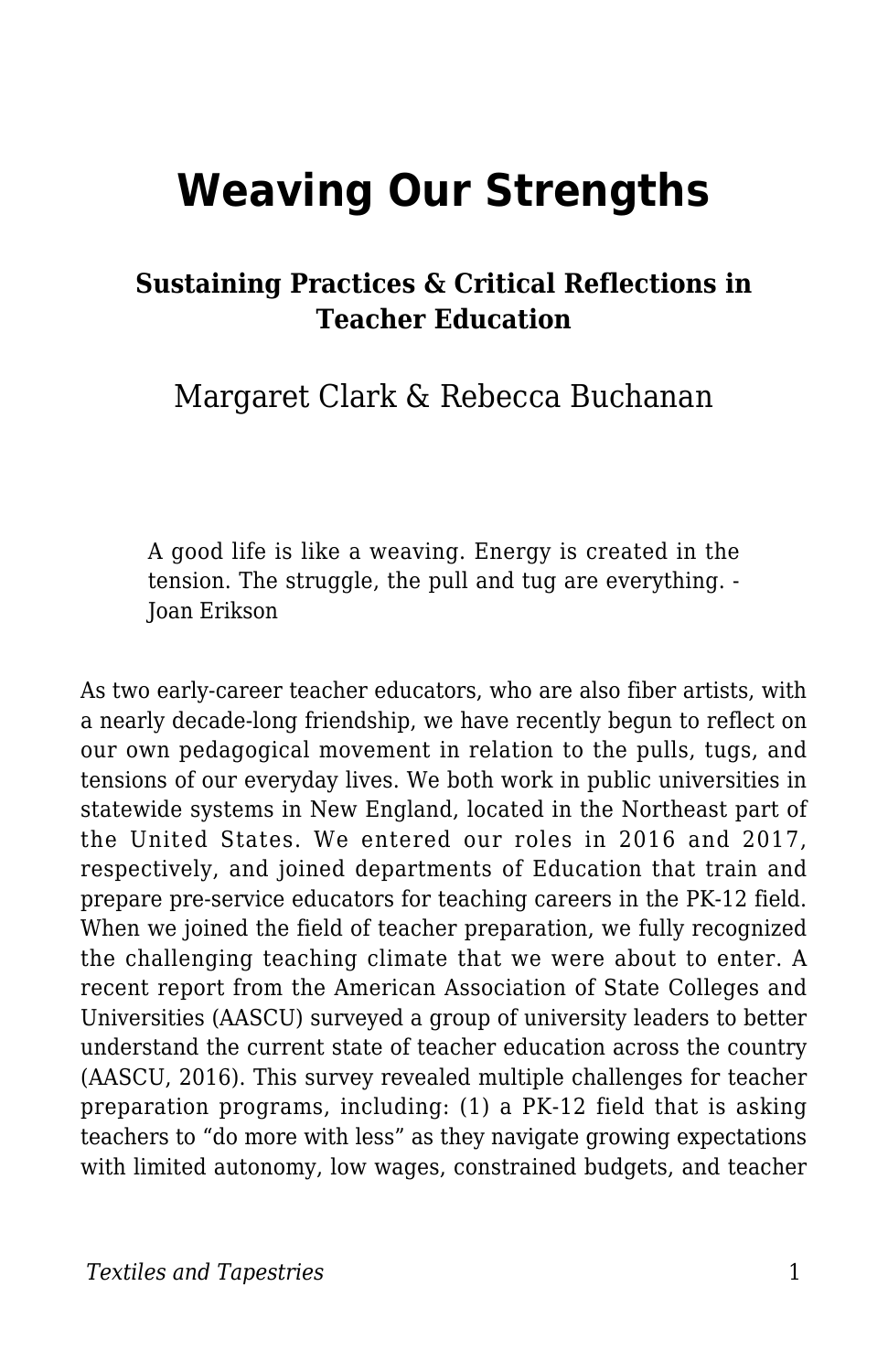shortages (2) declining enrollment in teacher preparation programs, increased university costs, and limited resources and budgets; (3) policy challenges that include increased federal and state accountability, shifting accreditation requirements, and a dramatic increase in alternative and emergency certification pathways; and lastly, (4) a growing demand for quality teachers for all ages as a generation of teachers plans for retirement in the coming years (AASCU, 2016). It is in this challenging context that we found ourselves, two new teacher educators, learning how to navigate the professional setting of higher education.

As researchers and educators, we knew that this transition would be a tricky one, as others have also documented their struggles with the transitions into new roles and institutions. Our personal experiences mirror the literature from the field of identity development, which highlights the required shift away from the role of classroom teachers, while simultaneously navigating complex social and structural contexts within higher education (Ritter, 2007; Williams et al., 2012; Young & Erickson, 2011). The added demands and threats to teacher education, as highlighted by the AASCU study, make this transition even more challenging, which can result in negative self-views (Izadinia, 2014). However, we also know that self- inquiry and community support are instrumental in sustaining teacher educator development (Bullock, 2009; Izadinia, 2014; Williams et al., 2012).

Like many new professors, we struggled with the transition to teacher education from graduate school (Murray & Male, 2005) and realized that we needed a support system to help sustain our work. We developed and began the practice of routine check-ins with each other and collaborative online journaling to support our development as critically reflective practitioners (Brookfield, 2017; Buchanan & Clark, 2018). This process of self-study led us to create our own framework of critical reflection, which asks the educator to thoroughly examine their teaching contexts, pedagogies, and commitments. Having used this framework for three years, it has become an integral piece in our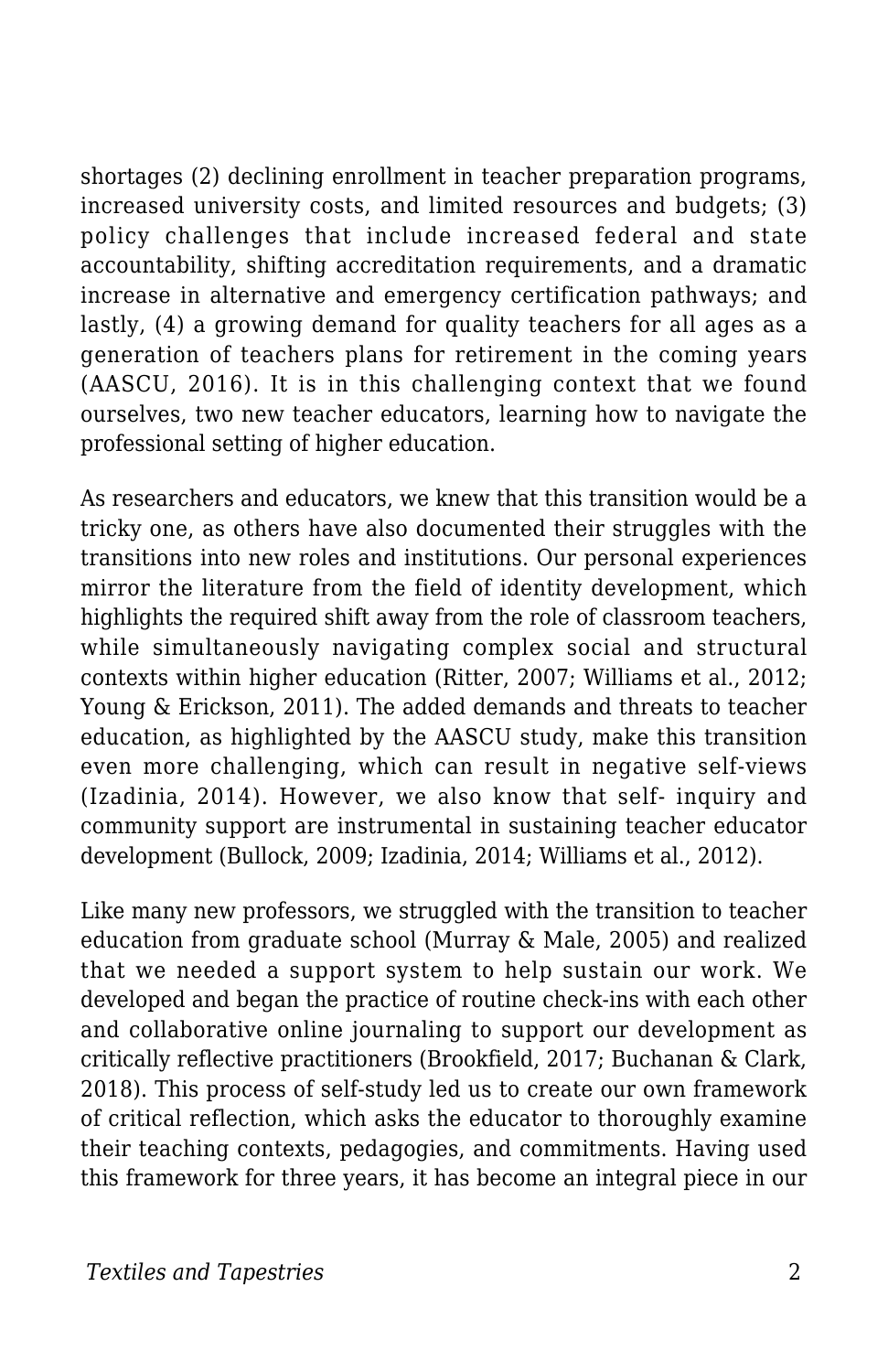approach to creating and sustaining humanizing pedagogies in our college classrooms. In addition, we have also collected data on how our pre-service teachers engage with and respond to the framework, which has both demonstrated their development and reciprocally influenced our own growth (Buchanan & Clark, 2018). While our framework for reflection has been generative, we have been also searching for an analytic tool to help us further understand the adjustments, tactics, and strategies that were emerging in our discussion and critical reflections.

This study is focused on how we chose and used one specific analytic tool: a metaphor of weaving, to both deepen and broaden our collaboration and reflections. Inspired by our shared interest in the fiber arts and textiles, we decided to use the practice of weaving as a metaphor for our work – within both the higher education institutions in which we are working and teaching, but also the broader field of education in the United States. We chose the methodology and framing of self-study to enact this metaphor in our reflection, furthering our analysis and deepening our understanding of our own pedagogies. In this self-study, we posit the following research questions: (1) what are the institutional restrictions or barriers that we have found ourselves challenged by?; and (2) what actions or tactics have we used to navigate these challenges? Our analysis of the answers to these two questions has provided us insight into how our professional identities have adjusted to working in the field of teacher education. We use these insights, which focus on relational and humanizing pedagogies, to propose this new methodological tool for our peers and colleagues who are entering careers in education.

### **Methodology**

This paper extends the scope of our previous work to examine our practice within a larger context. We are also both fiber artists who have experience knitting, crocheting, weaving, and spinning wool.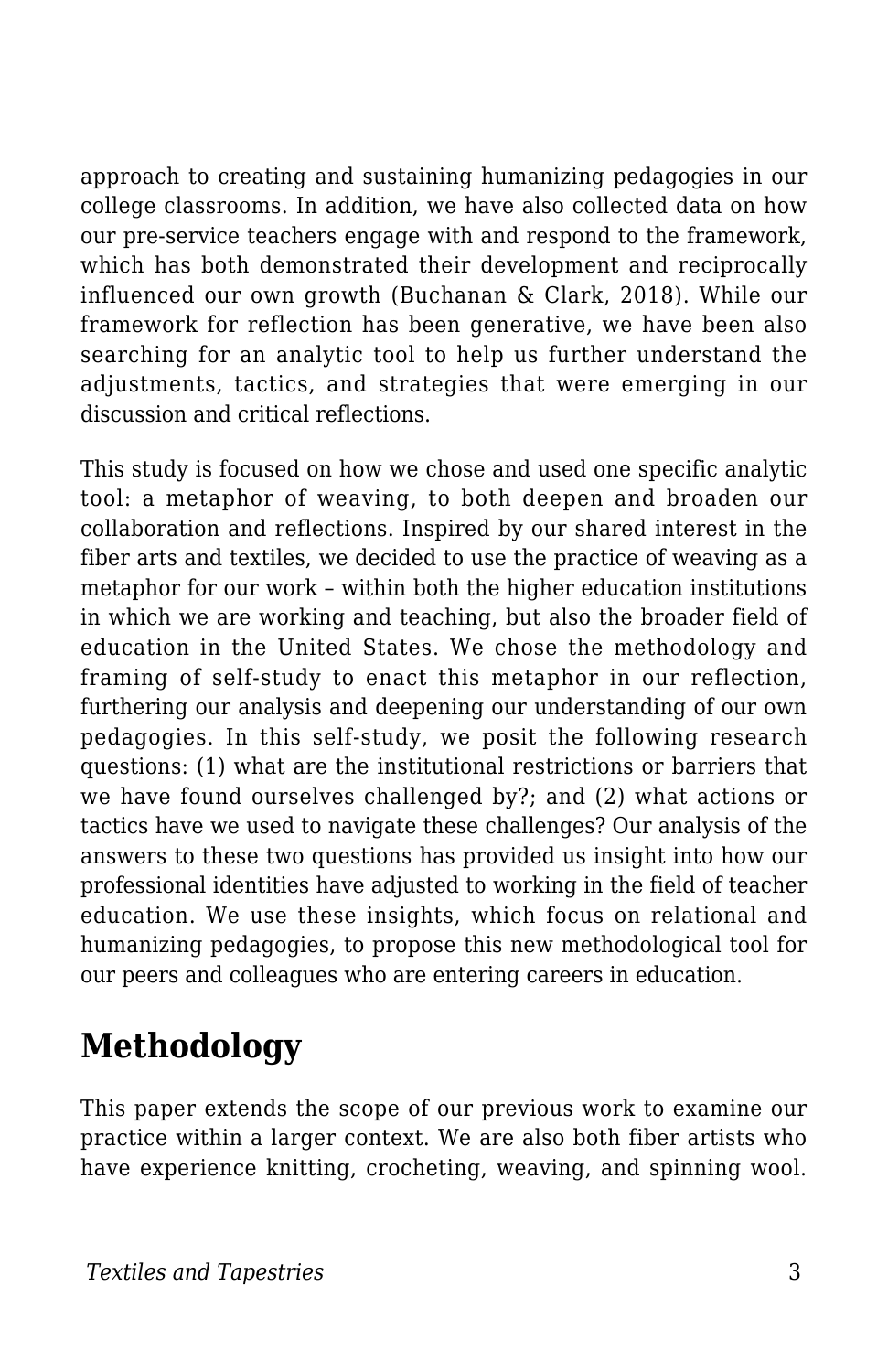Over the past year, we have used the metaphor to make sense of our identity development as teacher educators in relation to the contexts in which we work. Using social practice theories of identity development (Alsup, 2006; Holland et al., 1998; Lave & Wenger, 1991) we have been examining the ways we weave ourselves into, out of, and around the systems that shape our work lives. We understand identity development as an ongoing process that involves both narrativized (stories we tell about ourselves) and positioned (how we are situated by the contexts) elements. Understanding identity development through this framework highlights the ways that identities and practices are mutually constitutive, developing in tandem. As Izadinia (2014) found in her literature review of teacher educator identities: "The development of teacher educators' practice is connected to the development of their professional identity" (p. 427). As teacher educators, we engage in the good work of weaving the warps (the rigid, stable threads wound onto the loom) and wefts (the threads woven through the warp) of our textured lives.

Using this metaphor, the warp is the rigid system of education in which we operate (both PK-12 and higher education), and our analysis examines the challenges we have faced navigating that system. The weft is our individual moves among the institutional forces as we attempt to enact the commitments we have unpacked through our critically reflective process. The warps demonstrate how we are positioned and structured within the institution, while the wefts illustrate how our practices and improvisations guided our development as teacher educators. We have grounded our self-study in examining how we work within the structured system of education, while simultaneously acting to resist, change, and improve that exact system. The result is an in-process tapestry that is woven out of our collective attempt to redesign the local experiences of teacher education for our students and ourselves.

#### **Figure 1**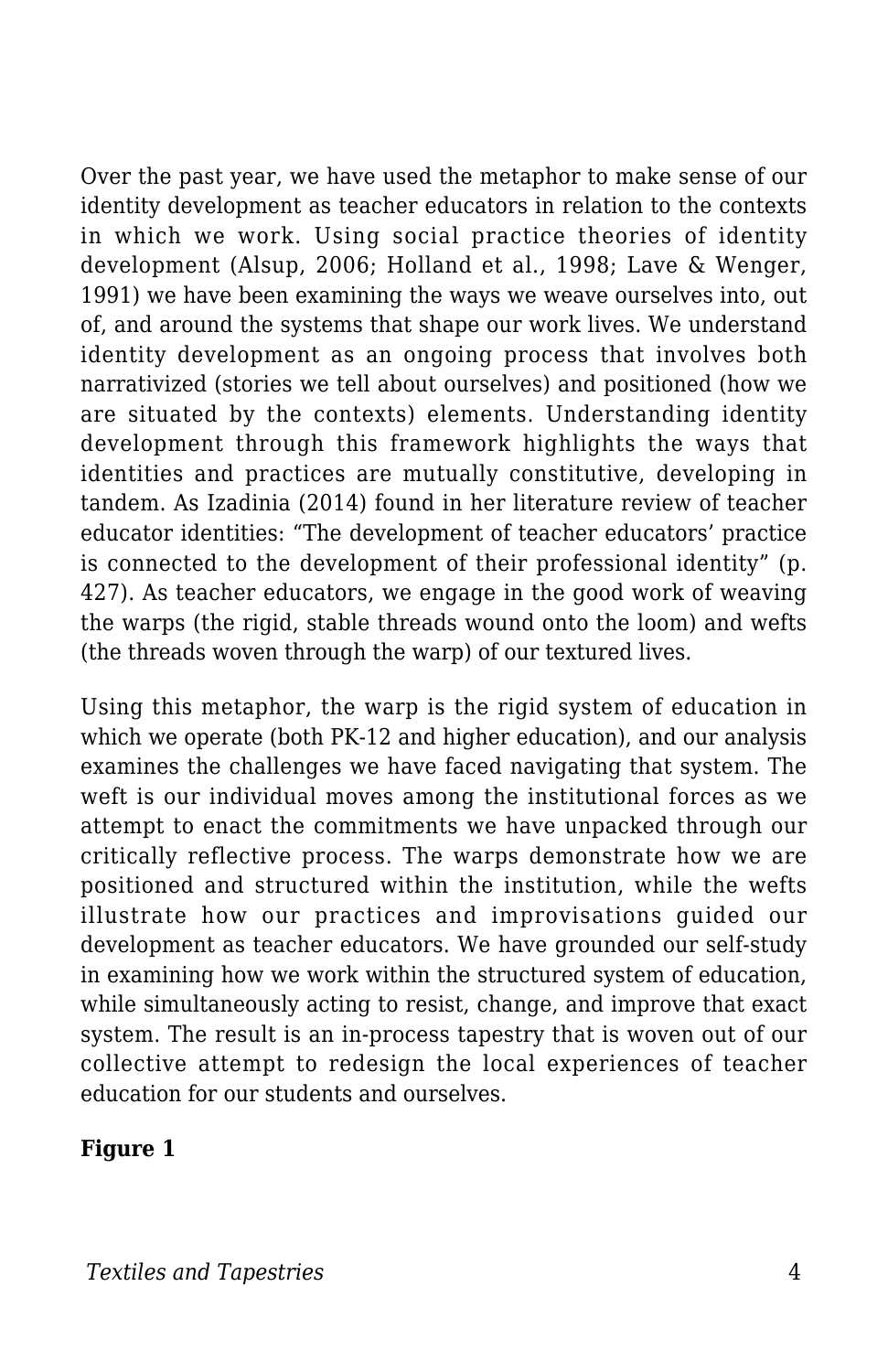#### *Weaving.*



The use of a metaphor as a way to examine one's work, identity, and pedagogy is not a new one, as multiple qualitative and educational researchers have used metaphors as a way to examine and reflect on the journeys and movements that one may make in a career in education (Aubusson, 2004; East, 2009; Nias & Aspinwall, 1995; Perry & Cooper, 2001). Perry and Cooper (2001) highlight the benefits of using the metaphor as a reflective tool, as it "helps us make sense of our world and of the circumstances we are involved in... metaphors can be used as powerful educative tools." (p. 43). East's (2009) use of a metaphor in a self-study demonstrates how metaphors are especially helpful when used over time, to more critically examine one's practice through a process of stepping back from the everyday pedagogies. Aubusson (2004) also found metaphors as helpful in his work with preservice educators, noting the way that metaphors fostered relationships and collaboration by creating a distance from some challenging emotional reflections. Much like the research done previously, we were able to use this metaphor to engage in more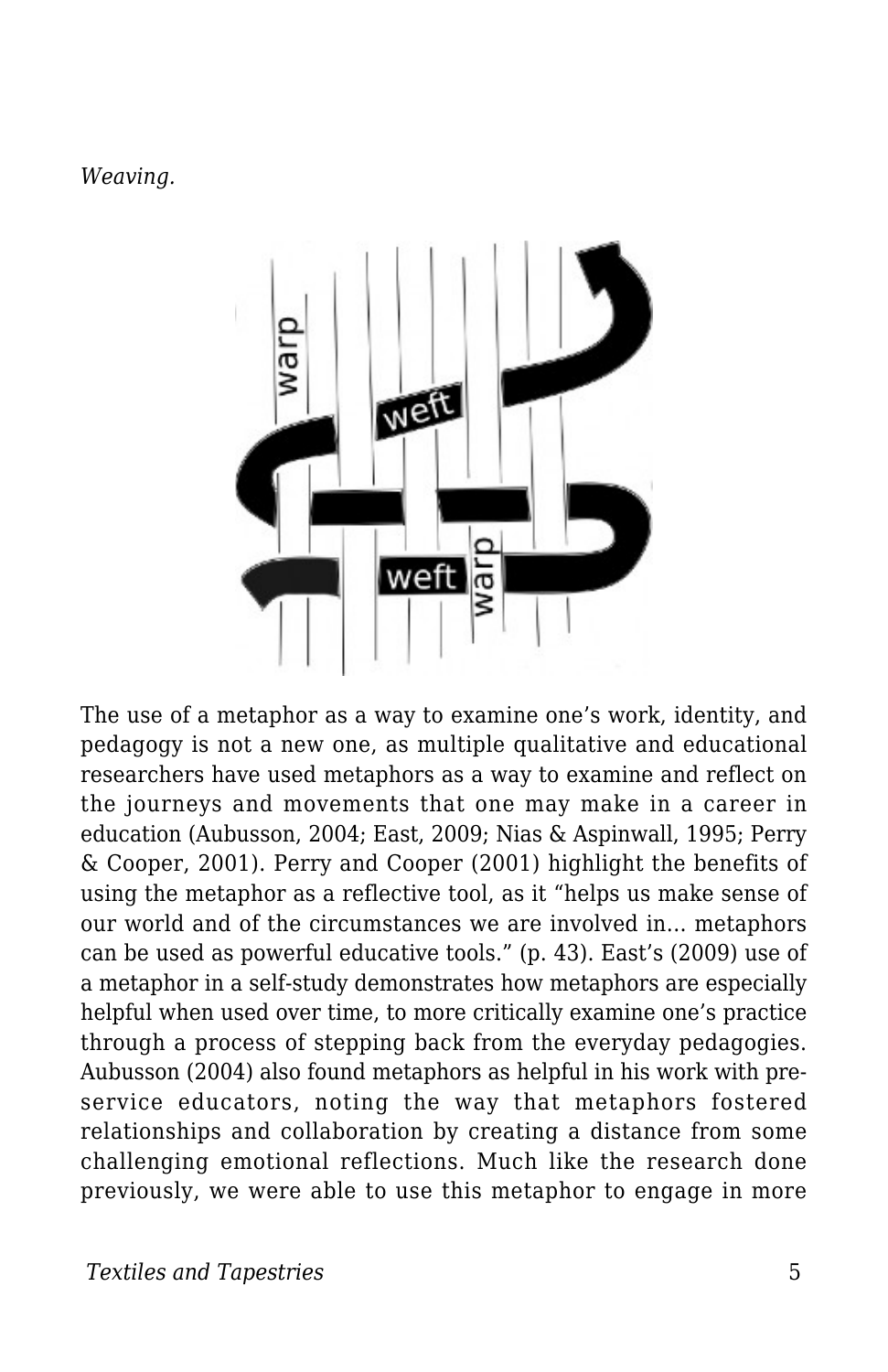structured self-reflection. We posit here that the specific metaphor of a weaving practice is especially useful in a collaborative and critical reflective practice for new teacher educators.

Self-study is a helpful tool for our inquiry as it created a space for us to closely analyze the tensions we experience (Berry, 2007). Drawing from foundational aspects of self-study methodology (Laboskey, 2004), we engaged in a collaborative, interactive, self-focused, project aimed at the improvement of practice. Our data set was a series of conversations and shared journal entries that focused on our research question. Over the course of nine months, we wrote about our experiences in an online shared journal (using Google docs). In addition, we had bi-weekly phone calls to discuss issues that were arising in our work. The written journal entries and the audiorecordings of our phone conversations became the data which we coded and analyzed. Our writing helped us outline our stories and interactions, while our conversations became the dialogic framing that was needed to further our reflections. In order to organize this data, we created a chart where journal entries and conversational snippets were categorized as answers to the questions we pose in our critically reflective practice framework (Buchanan & Clark, 2018). The next phase of analysis focused on the moments where we specifically navigated (the weaving of the weft) in and around institutional structures (the rigid warp). We coded warps that arose as part of our reflections as well as tactics (or wefts) we used to navigate and negotiate those warps. For example, budget constraints, accreditation requirements, and teaching load were all identified as warps - constraining institutional structures. We noted and coded the moves, adjustments, and tensions that were present in those moments and how we maneuvered through them - both successfully and unsuccessfully. These wefts were nuanced and complex (re)actions we took to continually engage in critically reflective practice amidst the constraining context. In this way, the metaphor gave shape to our examination of our identity development. Figure 2 demonstrates how we mapped our warps and wefts onto the metaphor.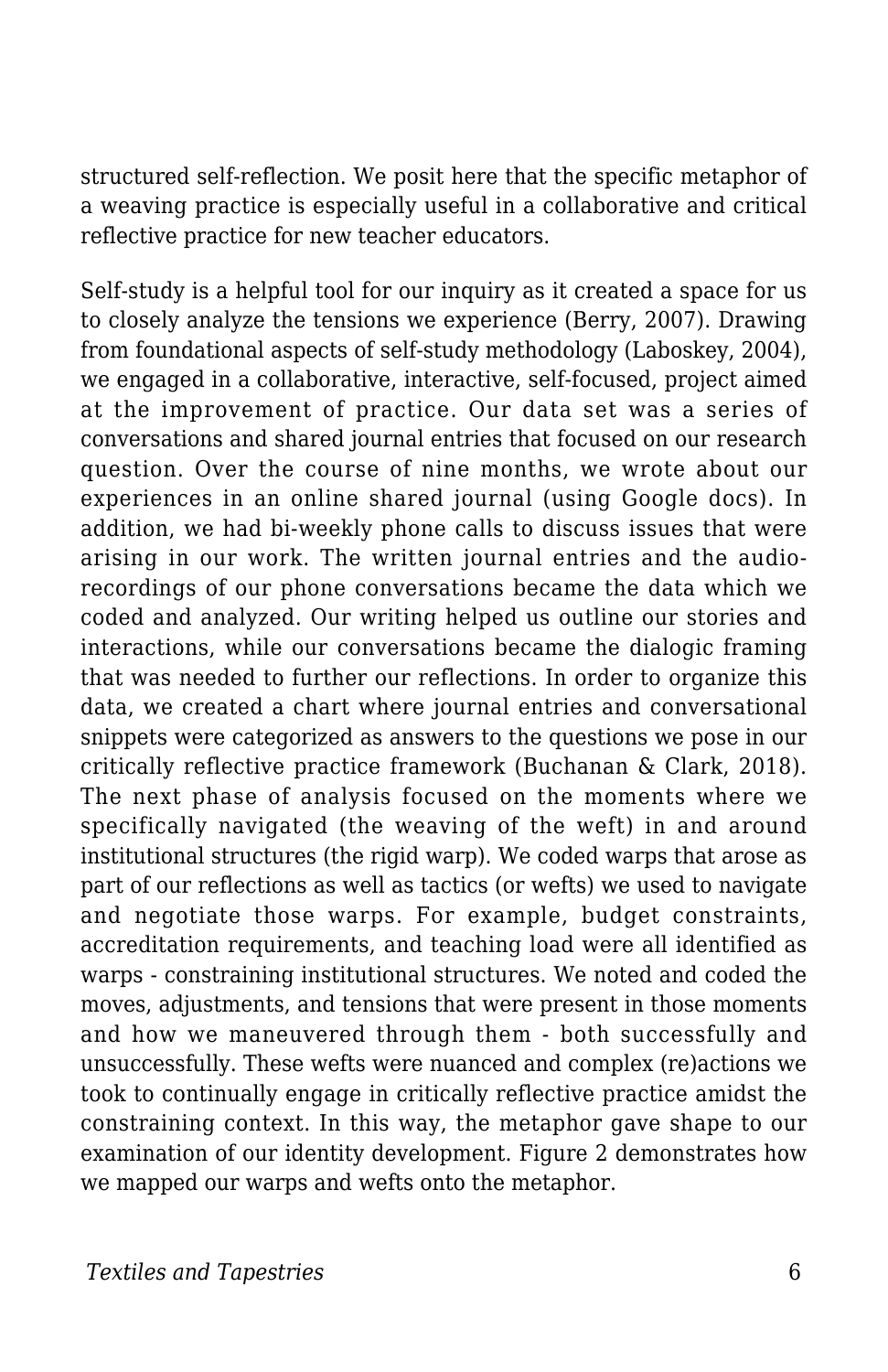#### **Figure 2**

*Weaving Ourselves.*



## **Our Findings**

Our analysis has revealed a series of actions, or *tactics*, that we have taken to negotiate our respective institutions (De Certeau, 2005). These tactics, as described here, have helped us not only navigate the warp, but simultaneously work through some of the tensions that we have experienced, and engage in a collaborative and critical reflective practice.

### *Creativity & Criticality Under Accountability*

One common warp that we identified in our journal and discussions is the ongoing, and often increasing, accreditation and accountability measures that we found our teacher preparation programs beholden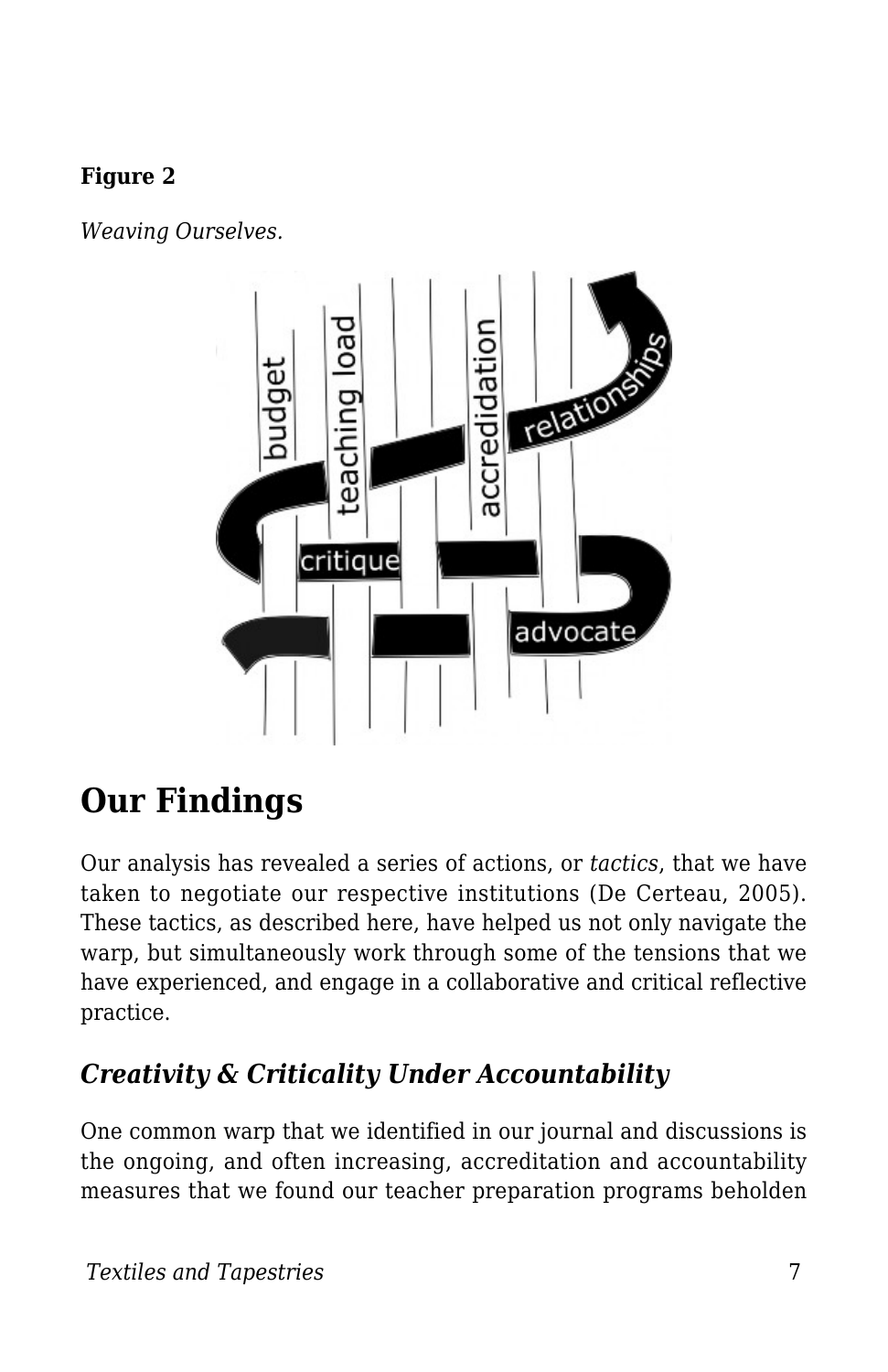to. These included both state and national measurements that linked our curriculum to the professional standards and content knowledge for educators in the field. As former educators and graduate student researchers of the public school system, this warp was not an unexpected one for us, as we had both experienced multiple levels of accountability in our work prior to becoming faculty. However, we were routinely challenged by this warp as new teacher educators, who were hopeful about the transformative potential in the design and creation of new content and courses for our pre-service teachers.

To navigate this warp, we found that we had to engage in some creative and critical acts in our daily pedagogical practices. We each worked to acknowledge the standards and requirements that are mandated by our accrediting bodies, but rather than "teaching to" these standards or tests, we chose to weave in and through them with a critical perspective. For example, in one of Maggie's pre-practicum courses, her pre-service teacher students are asked to focus on the state's professional standards for teachers, a set of guidelines that define the pedagogical and professional knowledge and skills that all teachers need to demonstrate in their practice. Rather than simply addressing each skill through a lecture in the college classroom, she chose to frame the standards using critical inquiry. She asked her students questions about the perspectives that are embedded in the skills, such as: "What does this standard mean to you?

What might it mean to someone else? How else might it be interpreted? What kind of pedagogy and teaching practice does this standard address? Do you agree with that pedagogy - if so, why? Who holds the power in the learner-teacher relationship in this pedagogy?" For Maggie, this critical framing was meant to do two things: (1) highlight and learn about the standard (the goal according to the accrediting bodies) while simultaneously (2) offering her students the space to question and think about the cultural and social constructs that are embedded in such standards and what role that they (as future educators) might play in enacting them in different ways. This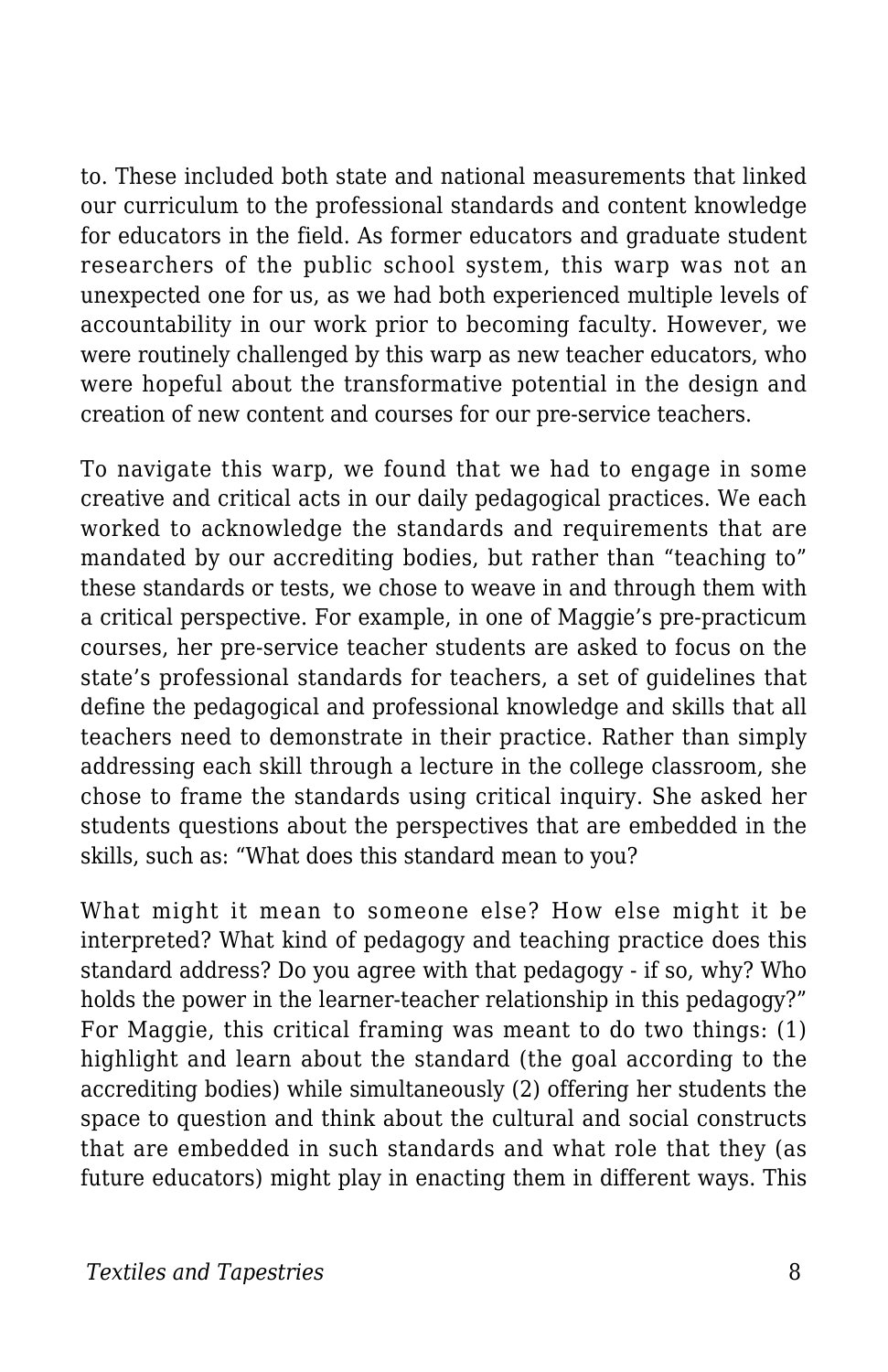became a creative pedagogical act, asking students to think about how to address and engage with skill while also critiquing and questioning the assumptions that are embedded within it.

Rebecca found a similar practice in working to establish freedom and fun within the confines of the more rigid curriculum structures. For example, she adjusted a key assessment in one of her courses to broaden its scope. Key assessments could not be eliminated, as they had been selected in the prior accreditation cycle as tools to measure student progress on teaching standards. The original assignment was to draft an advocacy letter that highlighted the needs of diverse students. Rebecca expanded the assignment into an advocacy project that students actually carried out during the course. For example, last semester one of the students created a website on inclusive practices for LGBTQ+ students, which they promoted through their own social media networks (Cobalt, 2019). This not only fulfilled the requirements for the assignment and professional standards, but it has also become a text that Rebecca uses in the class for other preservice teachers when they explore the experiences and needs of LGBTQ students. This kept the core goals aligned to the standard but allowed for students to engage with different mediums and modalities (they no longer simply had to write a letter), and moreover, they actually advocated for their issue, which allowed for a different level of engagement with the issues they had identified.

### *Navigating Multiple Institutional Spaces*

As new teacher educators, we also found ourselves working across multiple contexts and spaces within the institution. For example, during an average week, we are teaching in the college classroom, attending committee and departmental meetings with our faculty colleagues, supervising and coaching our students out in the PK-12 public schools in our communities, and meeting one-on-one with our student advisees regarding their academic progress - to name a few. These different spaces, we recognize, require unique skill sets and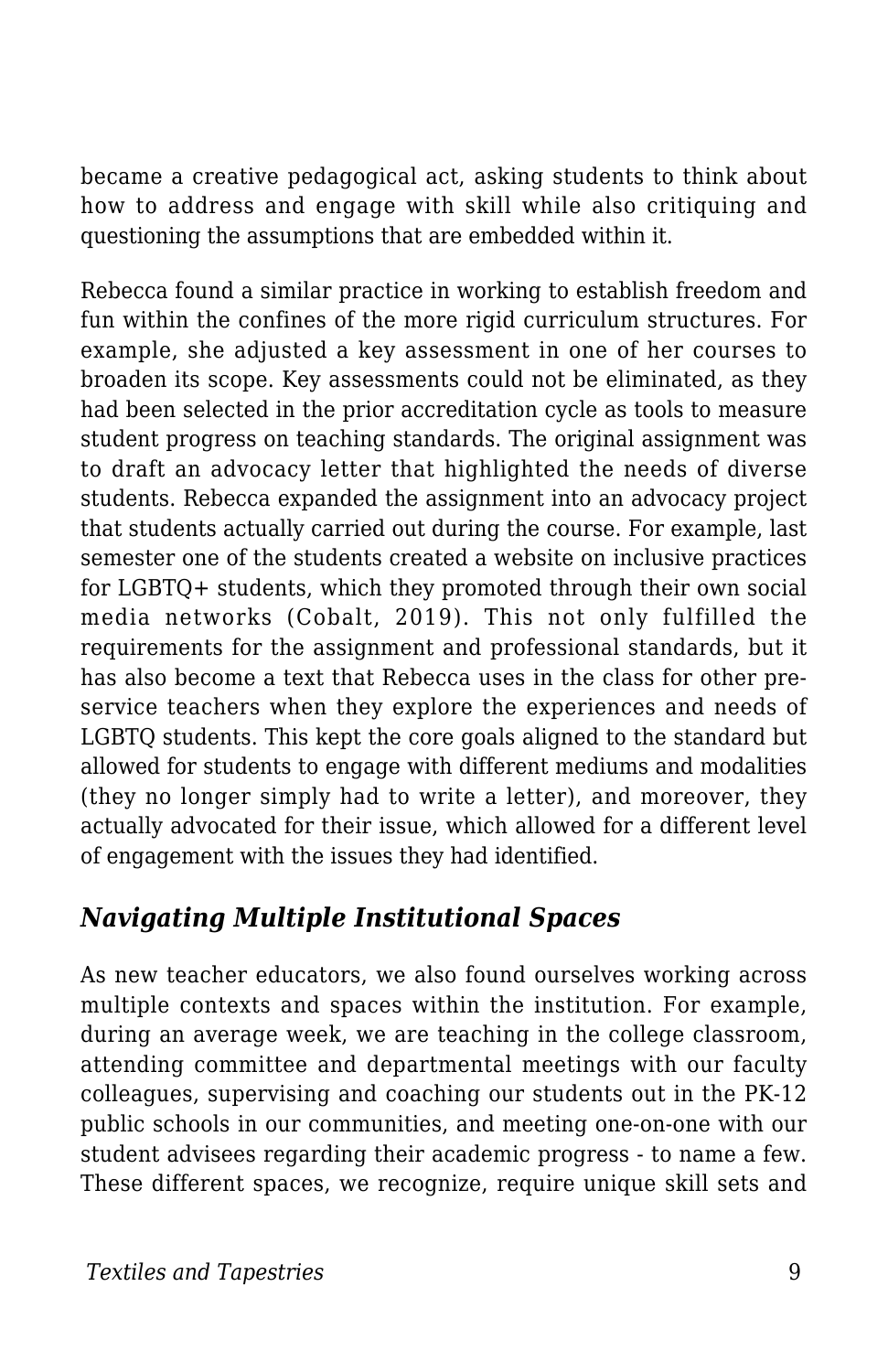professional identities. While our "teaching" requires a pedagogy of thoughtful and planned guidance, critical questioning, and an ability to connect our students' lives with the theory and practice from the field (all of which we have identified in our reflective work and discussions), our departmental and college meetings required a whole host of other skills, including careful listening, collaborative acknowledgment, and problem-solving.

Advising requires a deep knowledge of the institutional rules and requirements for students, along with consistent communication and one-on-one attention. When supervising, we found ourselves focused on our observational skills, offering support and guidance to our students as they practice their own new teaching skills in the classroom.

At times, the shifting of our skills was daunting - and we came across some challenges when we weren't able to make the appropriate shift. For example, in our college classrooms, we were questioning, critiquing, and examining language, discourses, and the negative impacts of schooling on America's youth. We then found ourselves in meetings about how our own curriculum will address a set of specific standards, ones that we must meet in order to fulfill the licensing obligations to the accrediting bodies. In these meetings, the critical perspective and questioning, we found, wasn't welcome or helpful. In our journal, we wrote about these shifts as a series of conflicting professional selves:

For me then - it is like two professional selves. In one, I try to undo the norms of traditional schooling in an effort to both provide my students a more humanizing experience and help them see ways they may do this as teachers. In the other, I uphold the professional norms and boundaries, even the particularly narrow ones of this institution, as a method of self protection so that I can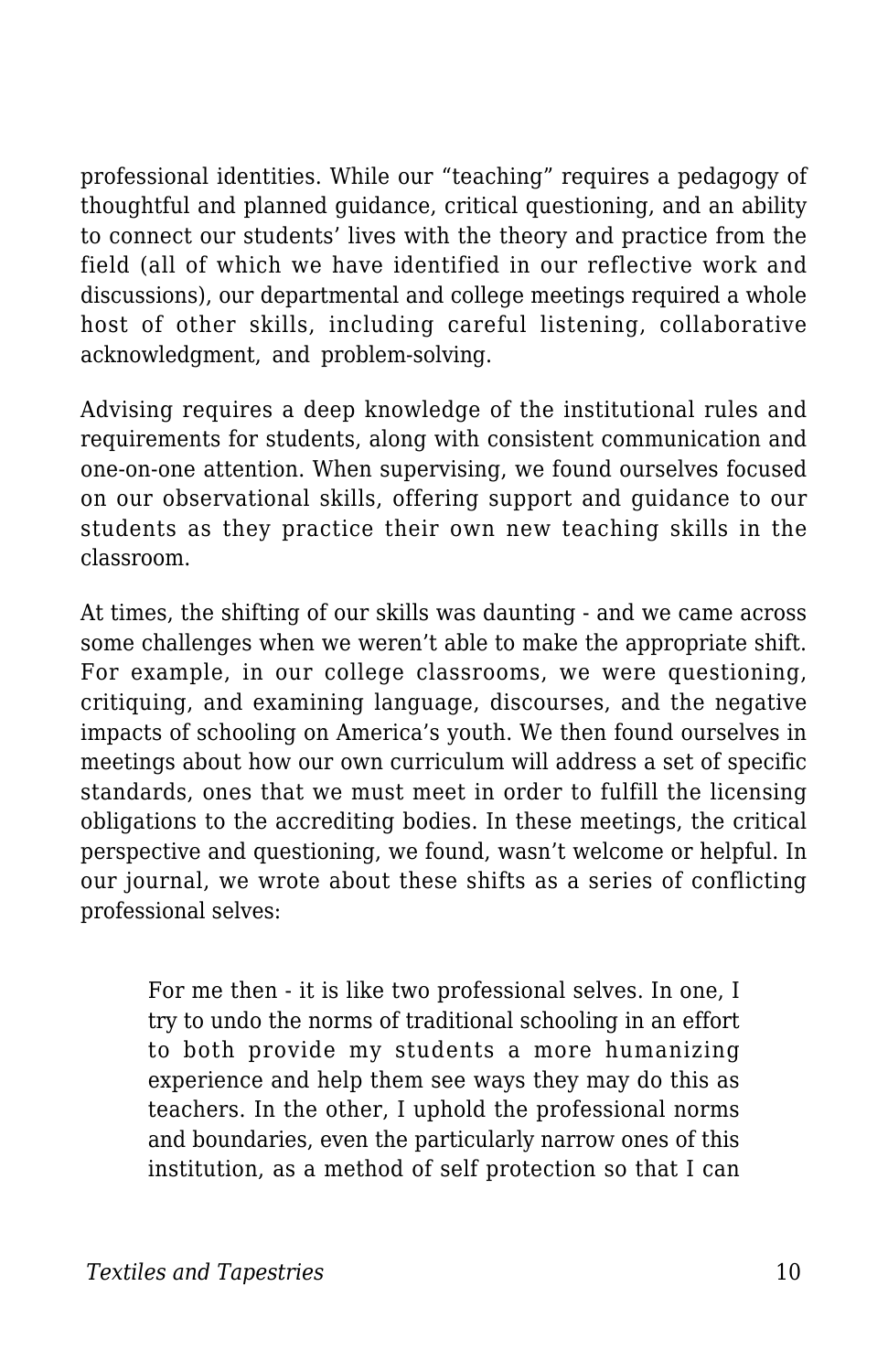continue to do the unraveling work in my teaching. In this way the weft reinforces the warp - making it stronger. And that feels like the conundrum of my engagement. In order to attempt to undo the thing, I recreate it. (Online Journal)

Over the past few years, we have begun to establish a series of tactics to help us maneuver through these spaces, in an effort to engage our critical and humanizing commitments to education, while also ensuring that we can sustain ourselves within a system that we are also trying to change.

An example of these tactics can be found when we enter the classrooms of young children as teacher supervisors. Recognizing that we hold power in this position, we have identified specific ways to share this power among all of the participants in the room. In one phone conversation about our practices as teacher supervisors, we discussed how we both jot notes in a notebook, eschewing our laptops because we think that the computer formalizes our interactions. We both sit with the PK-12 students in order to experience the lesson fully and chat with kids about what they are doing. In one instance a veteran cooperating teacher, with 20 years of experience, noted that no one else from the university had ever sat on the carpet with the kids. These approaches intentionally diffuse the authority embedded within the supervisor role and attempt to humanize the process of observation, because the experience of being watched and evaluated can be dehumanizing for both pre-service teachers and PK-12 students.

We have also learned to engage tactically in professional spaces within our colleges and departments. Department meetings, for example, involve participation from stakeholders from multiple backgrounds with differing positionalities. There is a culture in department meetings that is often unspoken, embedded within the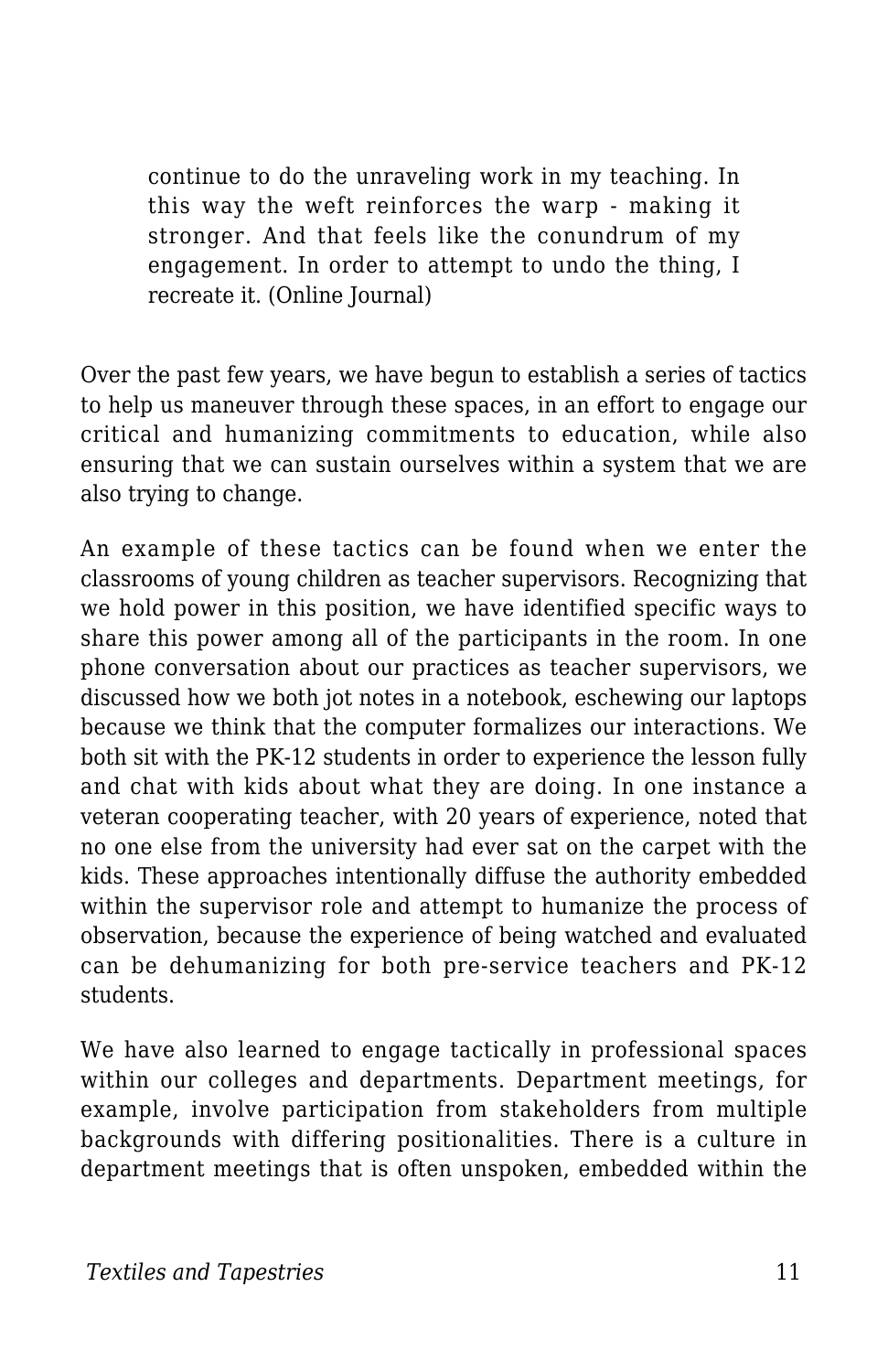local context. We have come to understand these cultures through participation, which has required us to re-examine our own positionality. In other academic spaces (teaching, advising, and supervising), we typically hold the most power in relation to other participants in those activities. In our teaching spaces, we are cognizant of this imbalance and actively work to question this role and share power with others. But our positioning is different in faculty meetings. And navigating that positioning required us to develop a different set of skills, including the ability to foreground different aspects of our identities as we move through the different institutional spaces.

### *Discussion of Our Fibrous Selves*

We came to our faculty positions rooted in critical theory with a commitment to the liberatory power of education and its capacity to create a more equitable society. We both began our positions by trying to enact that vision through programmatic and curricular change. However, we recognized that we did not always understand the strength of the warps and how they had woven themselves into the institutional culture. Because we did not initially understand the strength of the warp, we pushed too hard on the fabric, which made it difficult to make space for ourselves in between the warps. As a result, we have tactically shifted our efforts to what is in our control: enacting our vision of critically reflective practice in our courses and relationships and acknowledging the role that power plays in each of these spaces.

Using the metaphor and the practices of weaving, with the structure of warps and throwing of wefts, we have found that this methodological frame for our self-study allowed us to simultaneously distance ourselves from a challenging context, while also supporting one another as we work to construct and understand our professional identities. The field of teacher education in the US is rife with challenges that include accountability and oversight, tensions and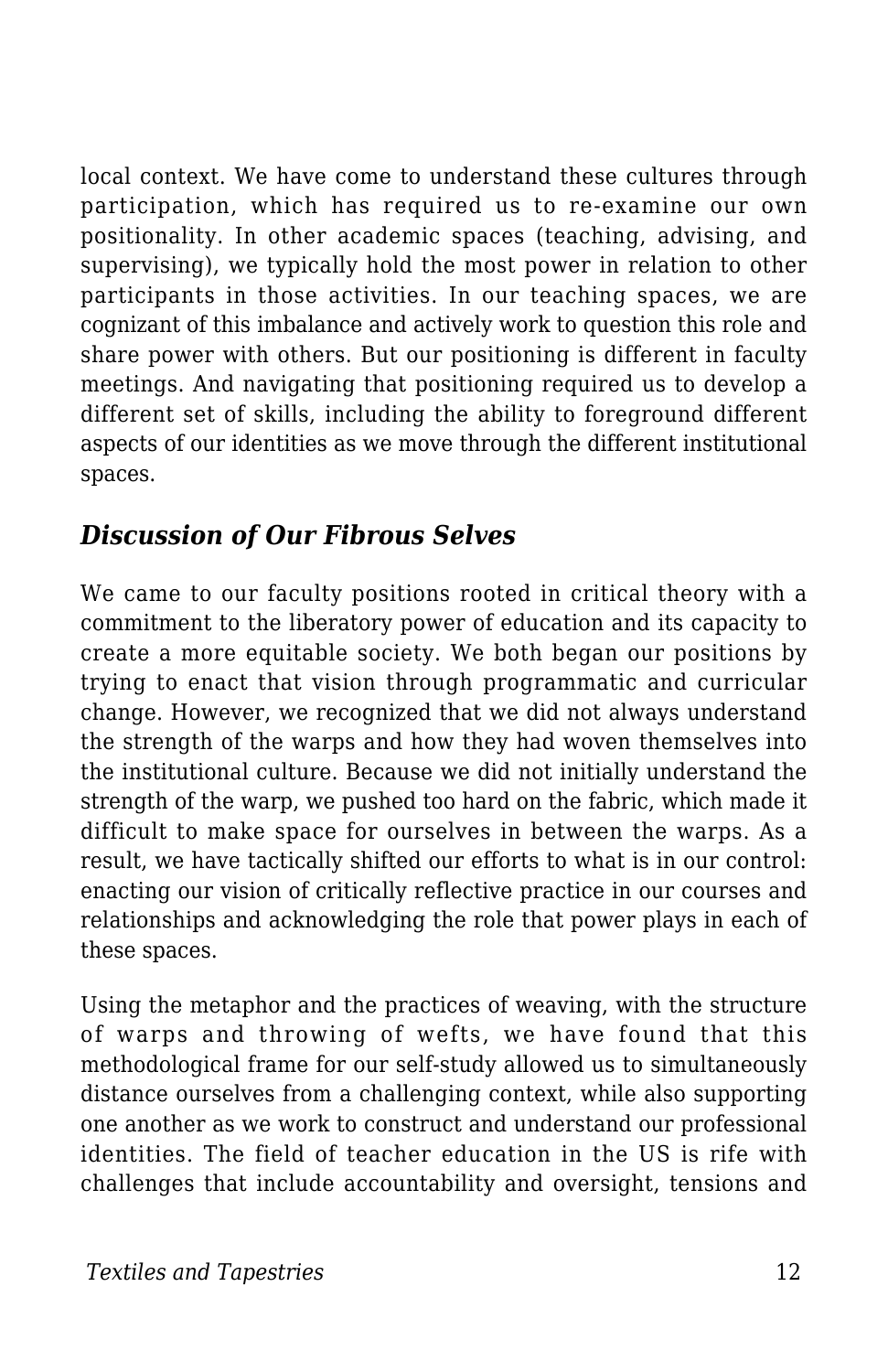budget constraints, declining student enrollments, and increasing demands for qualified educators. By identifying these needs, and examining them in our collaborative writing and discussions, we allowed ourselves to hold these challenges up for analysis, recognizing that they are indeed separate from our personal identities. Yes, these challenges exist and our work must address them. However, in order to sustain a pedagogy of hope, care, collaboration, and liberation, we must find the space apart from that context to sustain ourselves and support our students. We are not the warps, but rather we move among them, between them.

We also acknowledge the role that our critical friendship has afforded us in this work (Pinnegar & Hamilton, 2009). We regularly discuss the importance of support systems in teaching and have found that in our collaboration, we have helped one another continue to imagine and find strength, optimism, and hope. We know that writing about our failures, discussing our challenges, and admitting our mistakes requires a level of vulnerability with each other, but we also know that in our work, we have been able to create a judgment-free space for one another. We aim to model a relationship that counteracts the many challenges that teacher educators face. Together, we acknowledge these challenges but do so in order to imagine new, better, and alternative ways to move through the institutions that we are in. Doing this together, for us, is better than doing it in isolation. For us, this collaboration, criticality, inquiry, and curiosity is at the core of not only who we are as researchers, but also who we aim to be as teachers.

### **Conclusion: Our Wefts as Our "Critical Hope"**

Teaching is hard and the institutions of schooling in America present multiple rigid, restrictive, damaging, and even harmful contexts for both learners and teachers alike. To wake up and choose to teach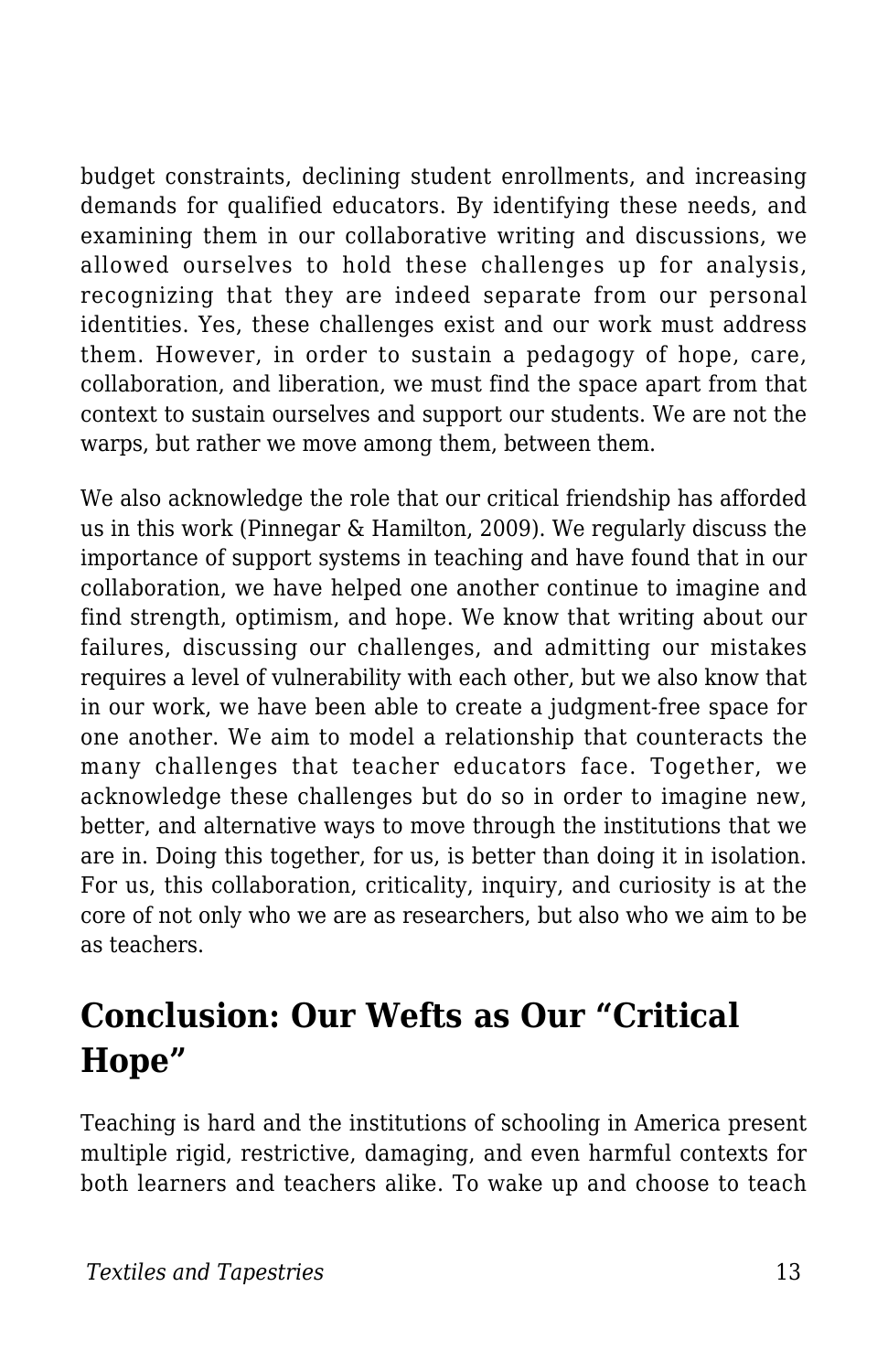every day presents an ethical quandary for critically thinking and theorizing educators. We are forced to contemplate how to navigate such challenges and restrictions and work to identify where and how we can make a change. As two new teacher educators in the field of public education, we have spent the past three years working to create a framework for how to sustainably engage in this work.

The metaphor of weaving was a helpful one for us because it enabled us to identify the warps - the rigid, seemingly immovable aspects of working within an institution. The metaphor becomes a tool for reflection, distancing one from the emotional component, and creating space for more objective, critical reflection. For us, the weaving metaphor and the process of identifying both the warps and the wefts helped us acknowledge our role, our power, and our purposeful tactics as we work to sustain a career in teaching.

At times, these tactics presented conundrums for us, as we identified aspects of our work that we were challenged or even damaged by, but they simultaneously energized us as we worked collaboratively to critically reflect and acknowledge both the pain and the "critical hope" that we engage in within our professional and personal pedagogies (Duncan-Andrade, 2009). We identified the moments where we are making intentional moves in our work, which helped us acknowledge that within these moves, despite the tensions, we are in turn, creating a stronger textile, one that is not simply the textile of our life, but also the textile of our social worlds, and the fabric of our fields. And it is in this strength, where we can find solace and sustainability in our work.

As we navigate these lives as both teachers and fiber artists, we will continue to examine, appreciate, question, and challenge these tensions. We will appreciate the ways that we move and weave through these tensions and celebrate the moments, however brief when the textile has not only become something stronger, but also something completely new.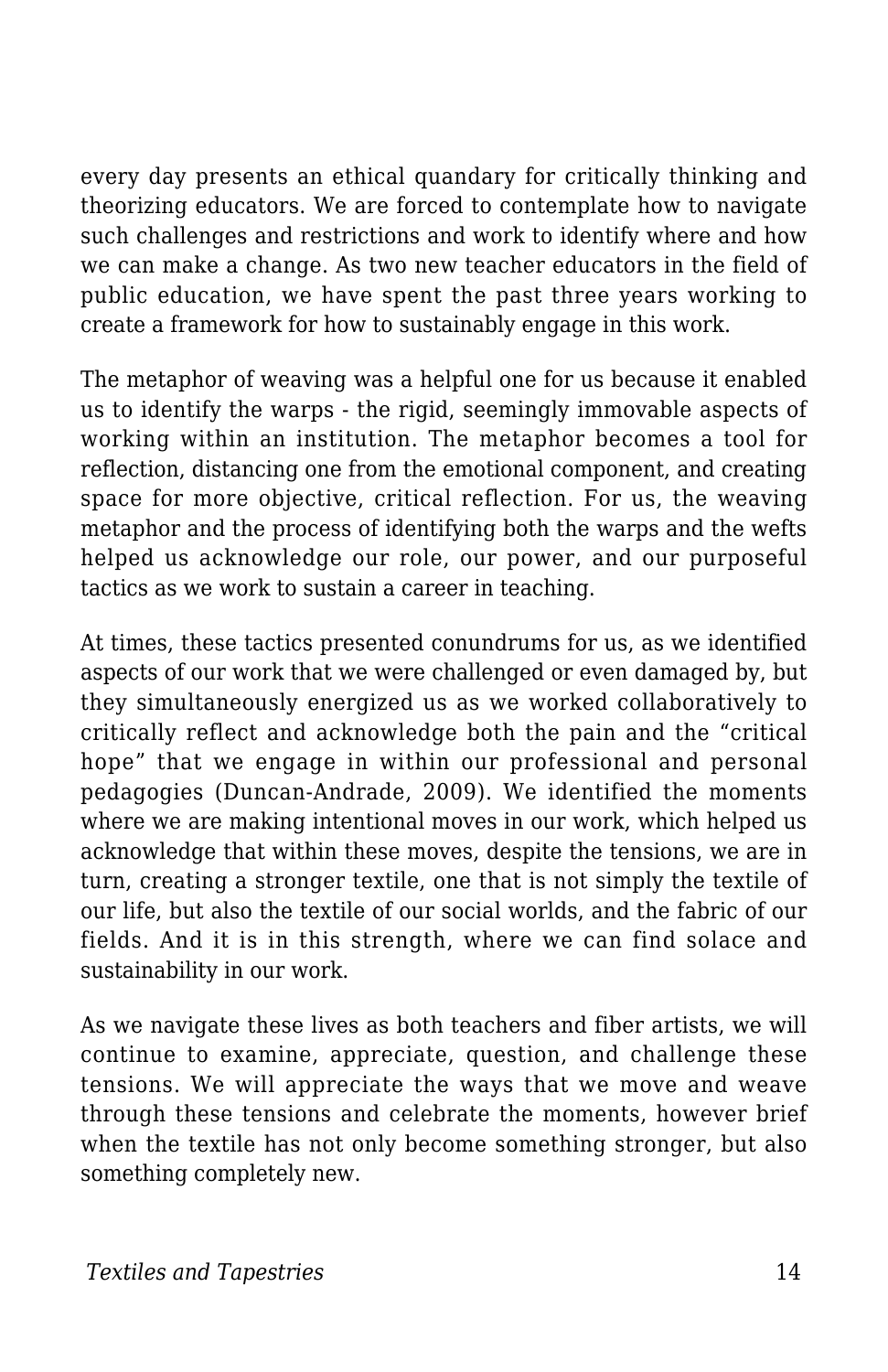### **References**

American Association of State Colleges and Universities (AASCU) (2016). *Preparing Teachers in Today's Challenging Context: Key Issues, Policy Directions and Implications for Leaders of AASCU Universities.* [https://edtechbooks.org/-sfy](http://www.aascu.org/AcademicAffairs/TeacherEdReport.pdf)

Aubusson, P. (2004). Reflecting on and with metaphor. In D. L. Tidwell, L. M. Fitzgerald, & M. L. Heston (Eds.), Journeys of hope: Risking self-study in a diverse world. Proceedings of the fifth international conference on self-study of teacher education practices, Herstmonceux Castle, East Sussex, England, June 27 - July 1 (pp. 213-216). University of Northern Iowa.

Alsup, J. (2006). *Teacher identity discourses: Negotiating personal and professional spaces*. Routledge.

Berry, A. (2007). Reconceptualizing teacher educator knowledge as tensions: Exploring the tension between valuing and reconstructing experience. *Studying Teacher Education, 3*(2), 117-134.

Brookfield, S. D. (2017). *Becoming a critically reflective teacher*. John Wiley & Sons.

Bullock, S. M. (2009). Learning to think like a teacher educator: making the substantive and syntactic structures of teaching explicit through self-study. *Teachers and Teaching: Theory and Practice*, *15*(2), 291-304.

Buchanan, R. & Clark, M. (2018). At the top of every syllabus: Examining & becoming (critical) reflective practitioners. In D. Garbett & A. Ovens (Eds.) *Pushing boundaries and crossing borders: Selfstudy as a means for researching pedagogy.* Paper presented at the Self-study of Teacher Education Practices (S-Step) Conference in Herstmonceux, United Kingdom, (pp. 449-456). CC-BY.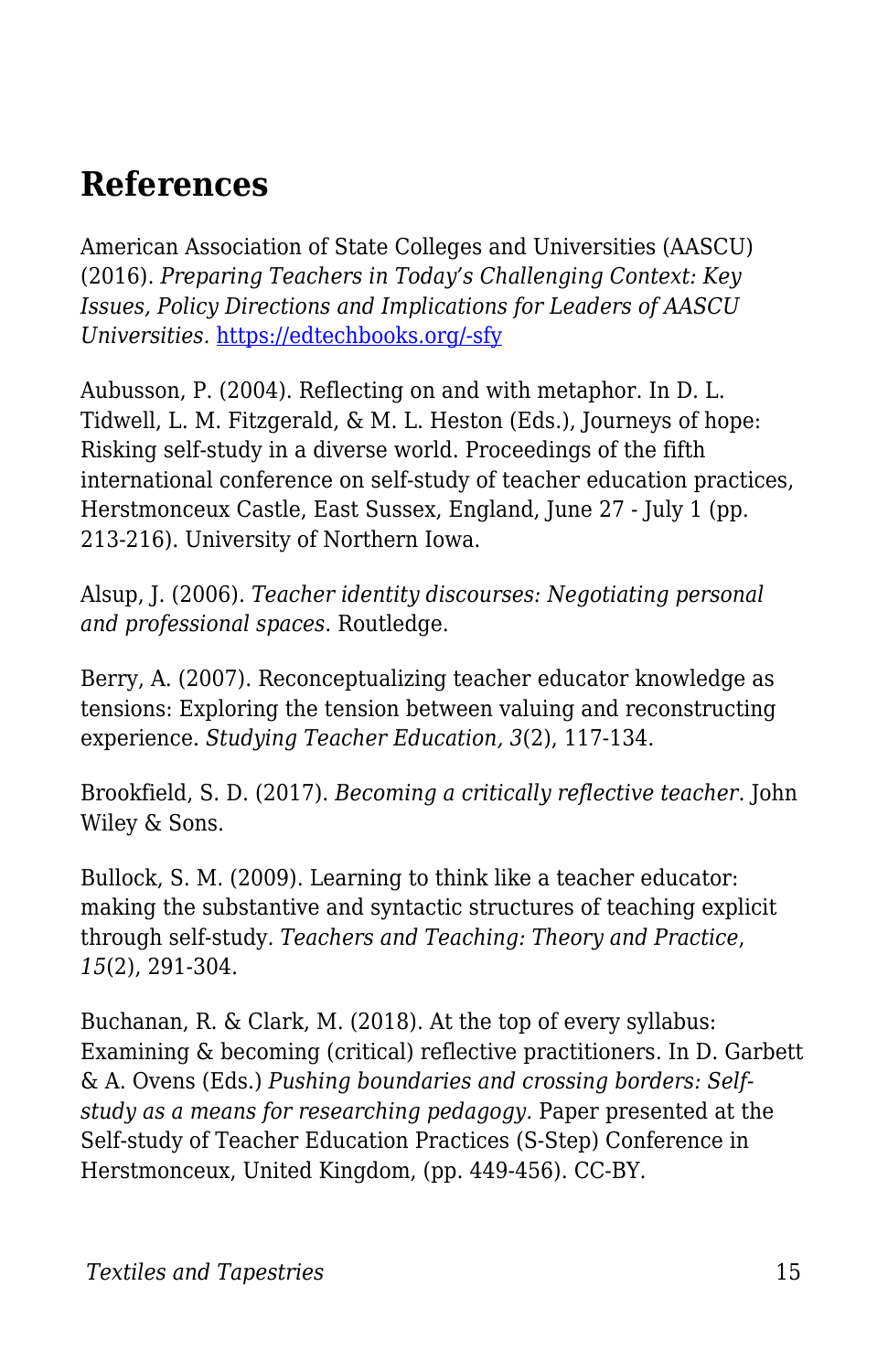Cobalt, A. (2019). Rainbow Respect: Providing information and resources to help educators and the public alike to lead LGBT+ inclusive lives. https://sites.google.com/maine.edu/rainbowrespect/home?authuser=0

De Certeau, M. (2005). "Making do": uses and tactics. In G. M. Speigal (Ed.) *Practicing History: New Directions in Historical Writing After the Linguistic Turn* (pp. 217-227). Routledge.

Duncan-Andrade, J. (2009). Note to educators: Hope required when growing roses in concrete. *Harvard Educational Review*, 79(2), 181-194.

East, K. (2009). Using metaphors to uncover themselves in my practice. *Studying Teacher Education*, 5(1), 21-31.

Holland, D., Lachicotte, W., Skinner, D., & Cain, C. (1998). *Identity and Agency in Cultural Worlds.* Harvard University Press.

Izadinia, M. (2014). Teacher educators' identity: A review of literature. *European Journal of Teacher Education*, *37*(4), 426-441.

LaBoskey, V. K. (2004). The methodology of self-study and its theoretical underpinnings. In *International handbook of self-study of teaching and teacher education practices* (pp. 817-869). Springer.

Lave, J., & Wenger, E. (1991). *Situated learning: Legitimate peripheral participation.* Cambridge University Press.

Murray, J., & Male, T. (2005). Becoming a teacher educator: Evidence from the field. *Teaching and Teacher Education, 21*(2), pp. 125-142.

Nias, J. and Aspinwall, K. (1995) Composing a life: Women's stories of their careers in D. Thomas (ed.) *Teachers Stories*. Open University Press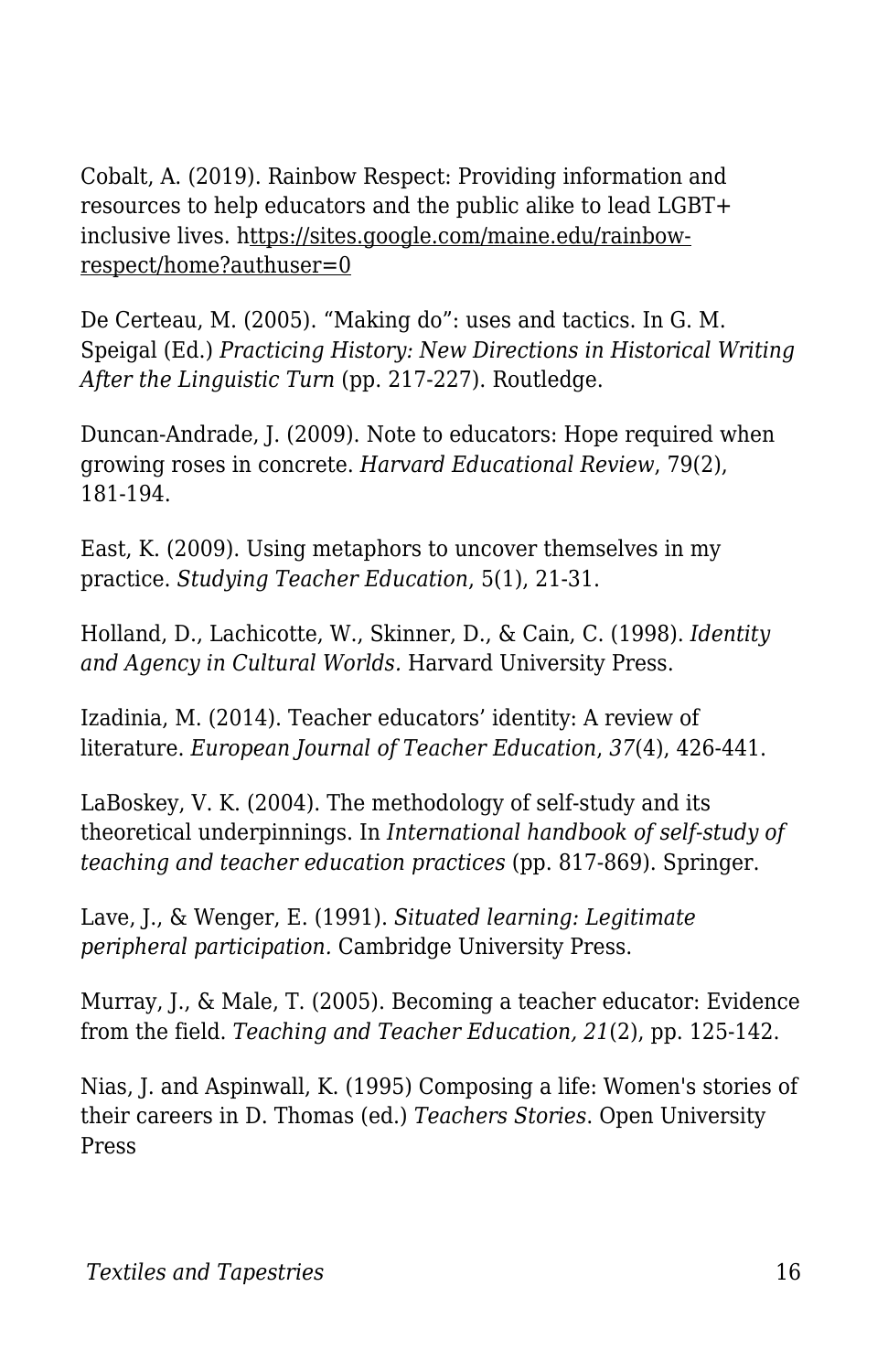Perry, C., & Cooper, M. (2001). Metaphors are good mirrors: Reflecting on change for teacher educators. *Reflective Practice,* 2(1), 41-52.

Pinnegar, S., & Hamilton, M. L. (2009). *Self-study of practice as a genre of qualitative research: Theory, methodology, and practice*. Springer.

Ritter, J. K. (2007). Forging a pedagogy of teacher education: The challenges of moving from classroom teacher to teacher educator. *Studying Teacher Education, 3*(1), 5 - 22.

Williams, J., Ritter, J., & Bullock, S. M. (2012). Understanding the complexity of becoming a teacher educator: Experience, belonging, and practice within a professional learning community. *Studying Teacher Education*, 8(3), 245-260.

Young, J. R., & Erickson, L. B. (2011). Imagining, becoming, and being a teacher: How professional history mediates teacher educator identity. *Studying Teacher Education, 7*(2), 121-129.